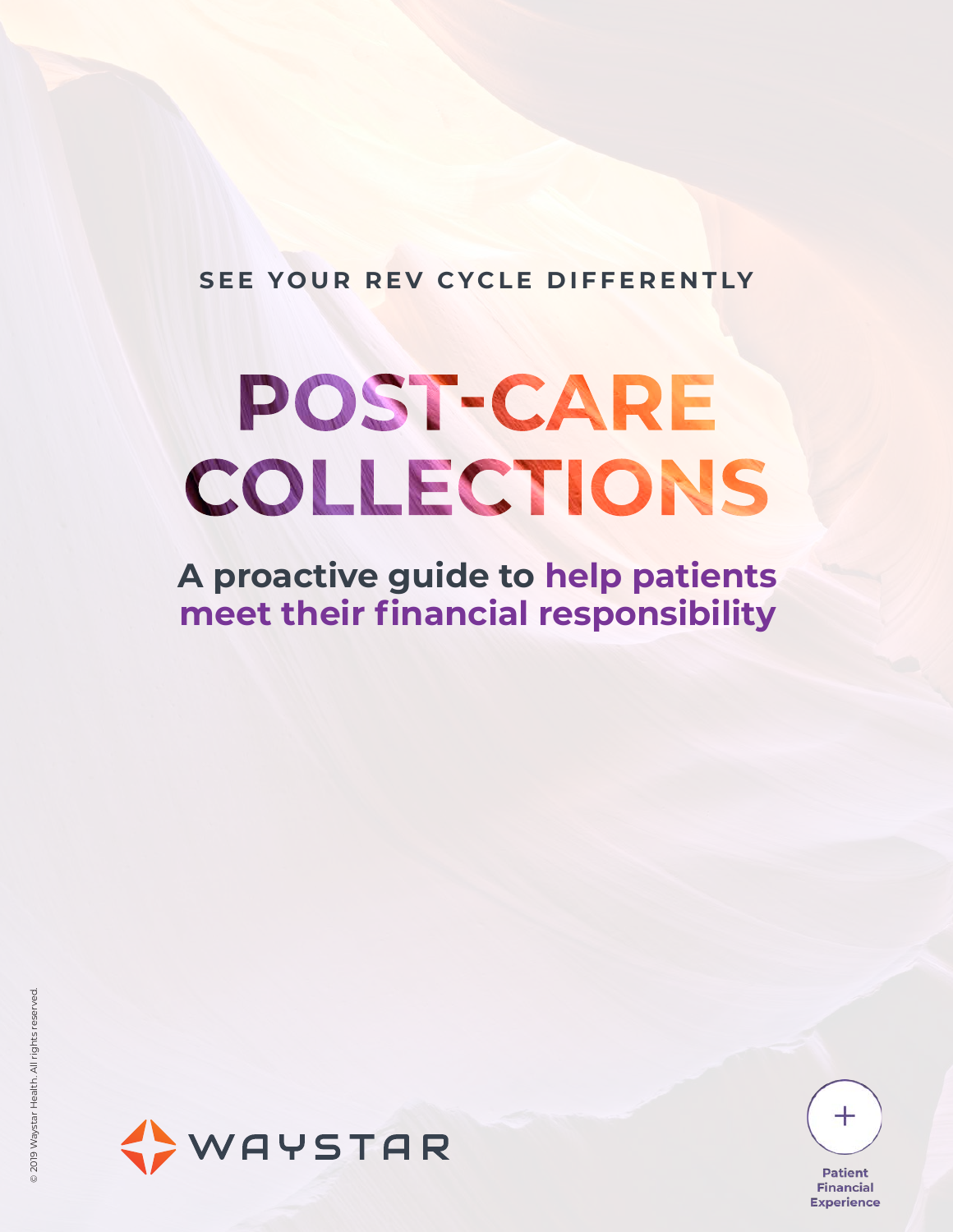As a healthcare provider with few opportunities to discuss payment with patients before you render services, you know how difficult it can be to collect after the fact. Studies show the likelihood to collect drops 20% once the patient leaves the care setting – a statistic with negative implications for your bottom line.

As if collecting from patients after they leave your facility wasn't hard enough, rising health insurance deductibles place another burden on revenue cycle teams trying to manage collections. High-deductible health plans (HDHPs) have shifted more of the payment burden onto

consumers unprepared to bear it. Consumers, on the one hand, need help understanding their bills and figuring out how to pay them. On the other hand, patients with more skin in the game demand a better experience for which they now pay a high price.

From 2015-2016, PPO enrollment decreased by 10% while HDHP enrollment increased by 9%

From Q3 2015 to Q3 2016, patient responsibility grew from 23.3% to 26.9% of the insurance allowable amount. $4$ 

The likelihood to collect drops 20% once the patient leaves the care setting. Historically, hospitals have failed to collect 65% of total patient responsibility.5

1 Kaiser Family Foundation (KFF) 2015-2016 Employer Health Benefits Surveys<br>2 2016 KFF Survey of Non-Group Health Insurance Enrollees<br>3 Kaiser Family Foundation (KFF) 2015-2016 Employer Health Benefits Surveys

4 Patient Financial Responsibility on the Rise, Crowe Horwath, 2016 5 The Tennessean, March 7, 2016

2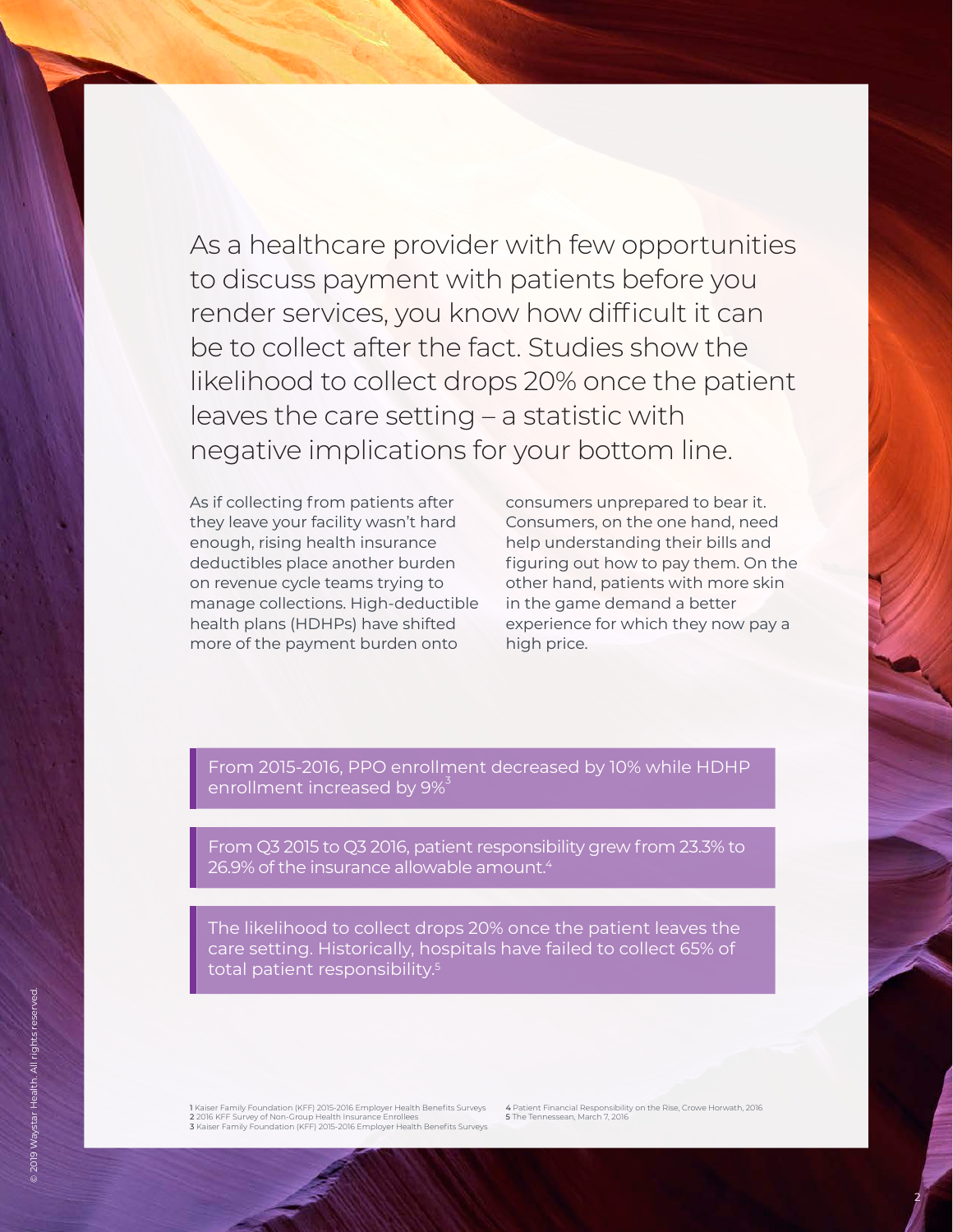#### **ENROLLMENT IN EMPLOYER SPONSORED HDHPS IS ON THE RISE**

From 2015-2016, PPO enrollment decreased by 10% while HDHP enrollment increased by 9%.<sup>1</sup>

#### **INDIVIDUAL ENROLLMENT IN HDHPS IS ALSO INCREASING2**



Despite the challenges, there are proactive steps providers can take to increase post-care collections and patient satisfaction. **Read on for recommendations.**

### **What's inside**

- **1** offer **payment plans**
- **2** make sure "self-pay" **really is self-pay**
- **3 know the reasons** for hidden coverage
- **4 bill quickly** after service
- **5 provide easy to understand statements** and multiple payment options
- **6 make payments secure** and convenient
- **7** take a **comprehensive approach**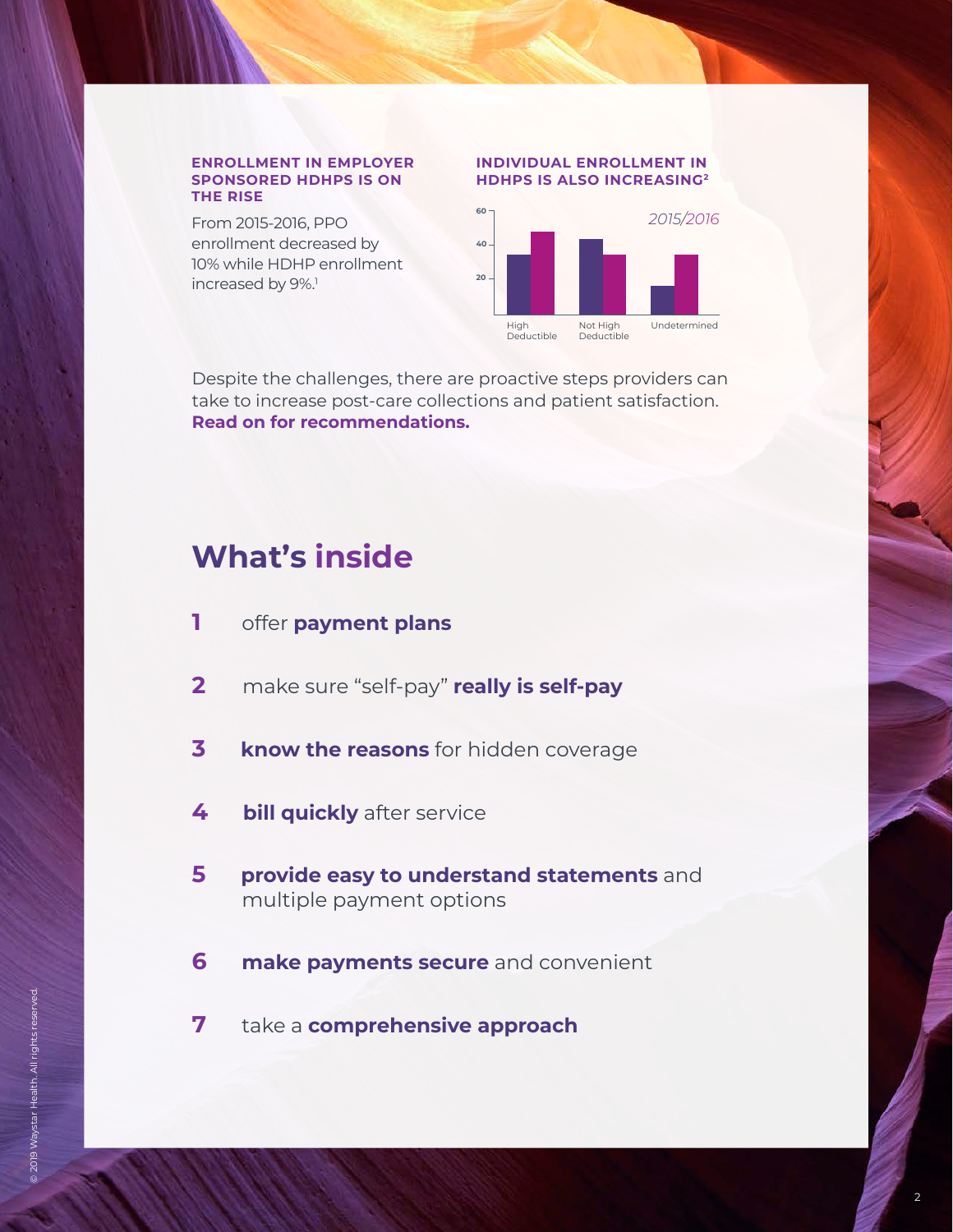#### **1 Offer payment plans**

As patients' financial responsibility rises—by some estimates, to half of all medical bills by the end of the decade<sup>5</sup>—more and more patients will struggle to pay their full bills in one payment. It's crucial that healthcare organizations set up affordable payment plans to alleviate patient stress while ensuring they are paid in full.

The best approach is an automated system for setting up and managing payment plans. Look for a solution that includes automatic deductions from the patient's bank account or credit card, which gives them peace of mind while helping ensure you get full payment without high billing and collection costs. Make sure it lets your staff set up proposed plans, including different payment amounts and payoff dates.

Also consider letting patients create their own payment plans when paying online. Your organization can set the rules and minimum payment amount and never field a call or inquiry from the patient.

> As patients' financial responsibility rises, **more and more patients will struggle to pay their full bills in one payment.**<sup>6</sup>

# **2 Make sure "self-pay really" is self-pay**

Unpaid self-pay balances are a leading source of bad debt and high accounts receivable days for healthcare organizations. In fact, bad debt in healthcare is projected to rise to \$200 billion by 2019.<sup>6</sup> Many times, self-pay accounts mask hidden or unknown billable insurance coverage. When you consider the difference in cost-to-collect between patient responsibility and payer responsibility, it becomes obvious why finding this hidden coverage is so important for providers.

Bad debt in healthcare is projected to rise to **\$200 billion by 2019.**7

**It costs as much to collect from patients** as it does to collect from payers.<sup>8</sup>



6 The Henry J. Kaiser Family Foundation, The Burden of Medical Debt: Results from the 2016 Kaiser Family Foundation/New York 7 Mathur, Rishi. "Understanding the Impact of Bad Debt." 8 Stampiglia, Tom. "Maintaining Profitability in the Era of Consumer-Directed Health Care."



 $\overline{3}$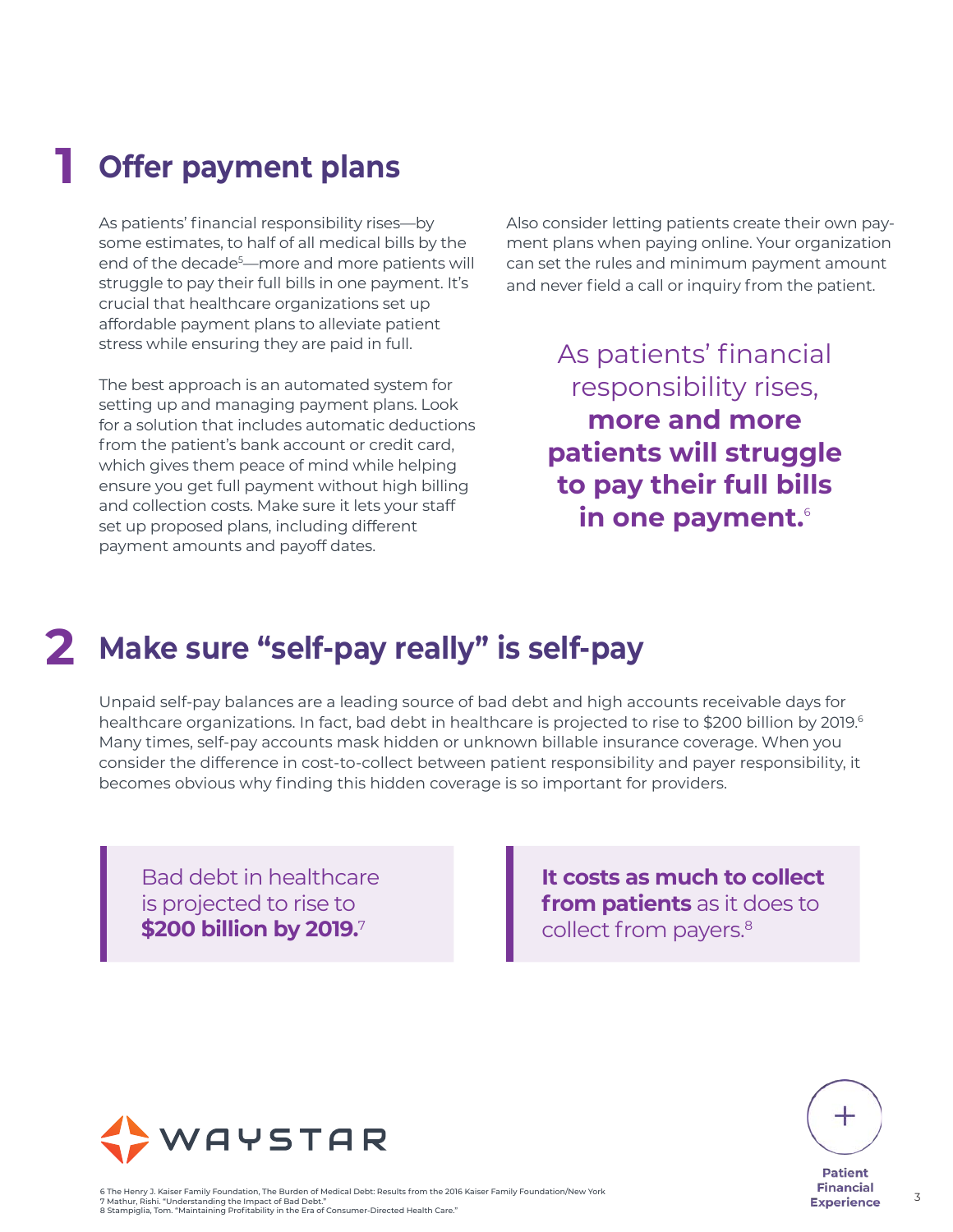# **3 Offer payment plans**

There are more than a few reasons coverage might be "hidden" or unknown.

#### **Emergency room visits/arrival by ambulance**

- No opportunity to verify insurance coverage pre-service
- Patients often don't have insurance cards with them
- Patient is unconscious or in life-threatening condition

#### **Confussion over status**

- Newly insured patients may be unsure of their carrier or coverage
- Lack of awareness for eligibility of worker's compensation or COBRA

#### **Retroactive medicaid**

• Medicaid coverage may be applied retroactively for up to three months prior to application, assuming the patient met eligibility requirements at the time service was rendered

#### **Dual coverage**

- Patients may be unaware that they are covered by more than one payer
- Patients could have secondary or tertiary insurance

#### **The charity problem**

• High deductibles and co-pays can incentivize patients to withold insurance information and try to qualify for charity care

#### **Disability patients**

• Challenging to determine if patient has obtained a disability claim

#### **Worker's compensation**

• If a patient is covered by worker's compensation, they do not provide their insurance information, but their employer's insurance covers the cost of carecan set the rules and minimum payment amount and never field a call or inquiry from the patient.





3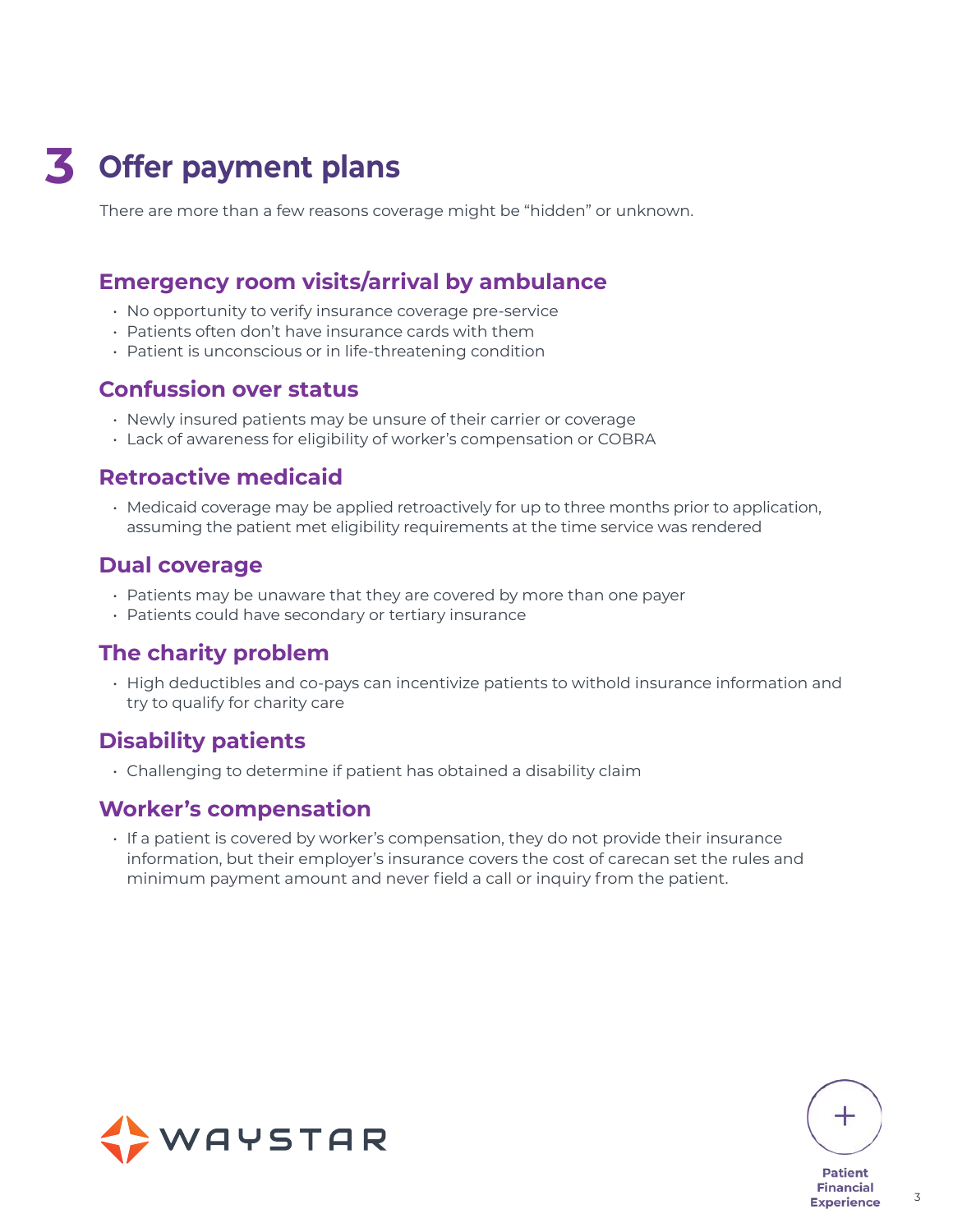# **4 Bill quickly after service**

The quickest way to follow up with patients after care is to bill and collect electronically. While some patients, especially older ones, still prefer paper, more and more people want the convenience, speed and environmental friendliness of e-statements. An analysis of healthcare provider data showed switching from paper to electronic statements and payments typically cuts the mean days to payment from 20 to 9, and boosts the percentage of full payments rendered from 77% to 95%.

But don't stop there. Find a system that automatically generates and mails a paper statement if the patient doesn't respond to the electronic one within a reasonable time. Remember to put yourself in your patients' shoes. A bill that's easy to understand is more likely to be paid than a complex one.



#### **CONSUMERS REPORTED, ON AVERAGE, USING 3.6 DIFFERENT PAYMENT METHODS EACH MONTH IN 2016, UP FROM 2.9 METHODS IN 2015.**<sup>11</sup>

### **5 Provide easy-to-understand statements and multiple payment options**

One key to providing best-in-class customer service is to help patients make sense of medical bills. By providing a bill that uses contrasting colors and easy-to-understand graphics to highlight the most crucial information, healthcare organizations can help reduce one of the biggest headaches for patients and help resolve one of the biggest obstacles to prompt payments.

of consumers say multiple billing and payment options **10%** of consumers say multiple<br>increase their satisfaction<sup>12</sup> **66%** bills increases their<br>satisfaction with providers<sup>13</sup>

WAYSTAR

9 Becker's Healthcare July 14, 2016 "Survey finds 61% of patients confused by medical bills" 10 Becker's Healthcare July 14, 2016 "Survey finds 61% of patients confused by medical bills" 11, 12, 13 Eighth Annual Billing Household Survey (2016), fiserv, inc

say receiving electronic **66%** bills increases their<br>**66%** satisfaction with providers<sup>13</sup>



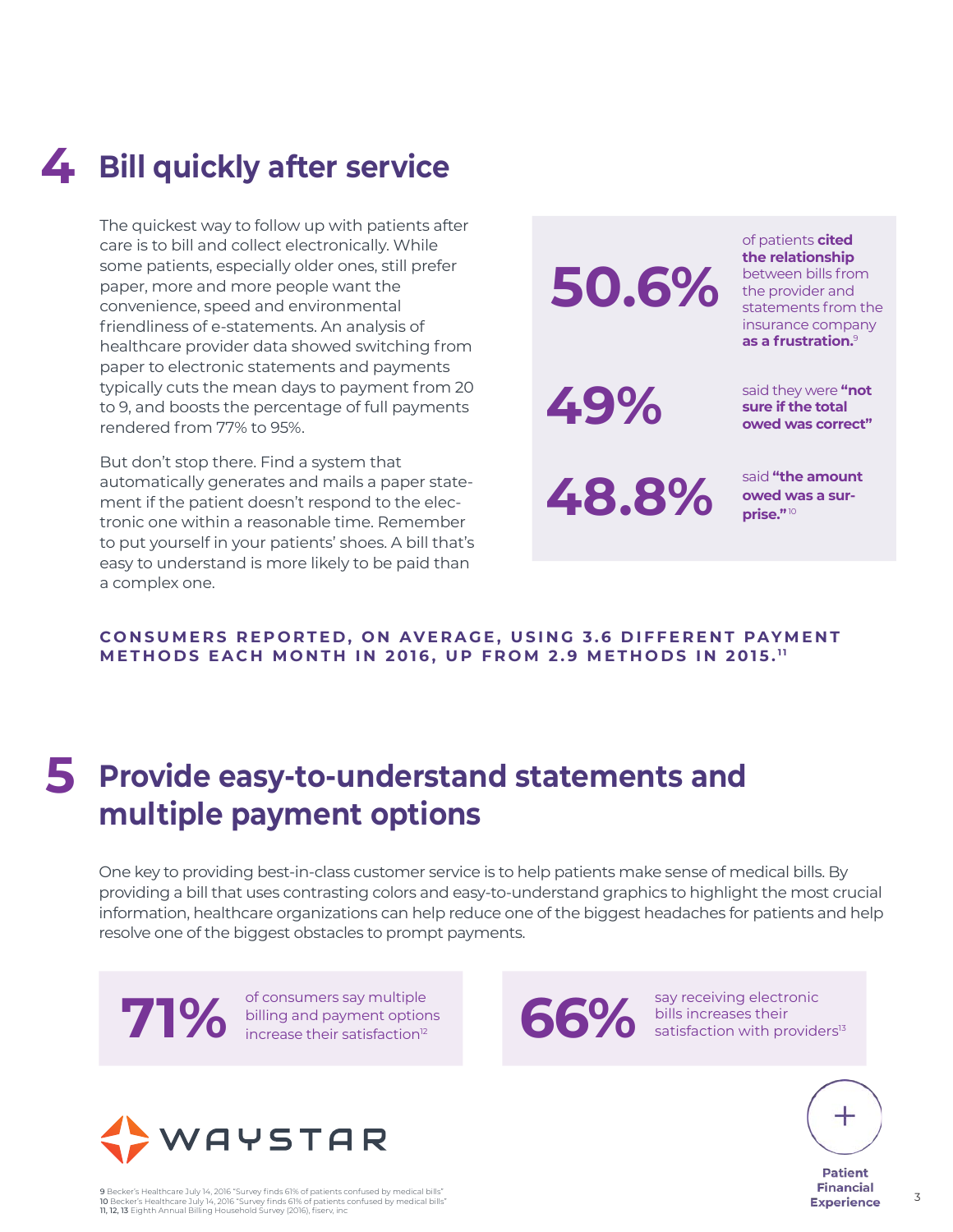# **6 Make payments secure and convenient**

Convenience matters for consumers and for providers. So does security. To minimize financial risk and maximize security, providers should be ready to accept and process payments made using EMV "chip cards." End-to-end encryption for credit card processing adds an additional layer of security patients are accustomed to from their experiences

outside healthcare. You can also enhance security and improve efficiency handling paper checks. For example, patients' checks can go directly to a digital lockbox and be automatically converted into EFT transactions—then deposited in the right account without being handled or reconciled manually.

### **Beyond the \$4 billion in fraud expected in 2016, there will be as much as \$10 billion in fraud committed between now and 2020** as the window of

opportunity narrows for hackers to cash in on stolen credit card data from magnetic strip cards.14

## **7 Take a comprehensive approach**

Everyone benefits when providers make it easy for patients to pay what they owe. Billing and collecting from patients the right way—with the right technology—has added benefits for healthcare providers. It reduces AR days and unpaid patient balances while enhancing patient satisfaction, increasing loyalty and encouraging word-of-mouth referrals. Healthcare organizations spend their energy providing the best

possible care—and rightly so. But as the consumer portion of the bill rises, providers who can't collect upfront face even greater challenges recovering unpaid patient balances. By elevating customer service related to billing and patient payments, healthcare organizations have the opportunity to boost patient satisfaction and reduce AR days.





3